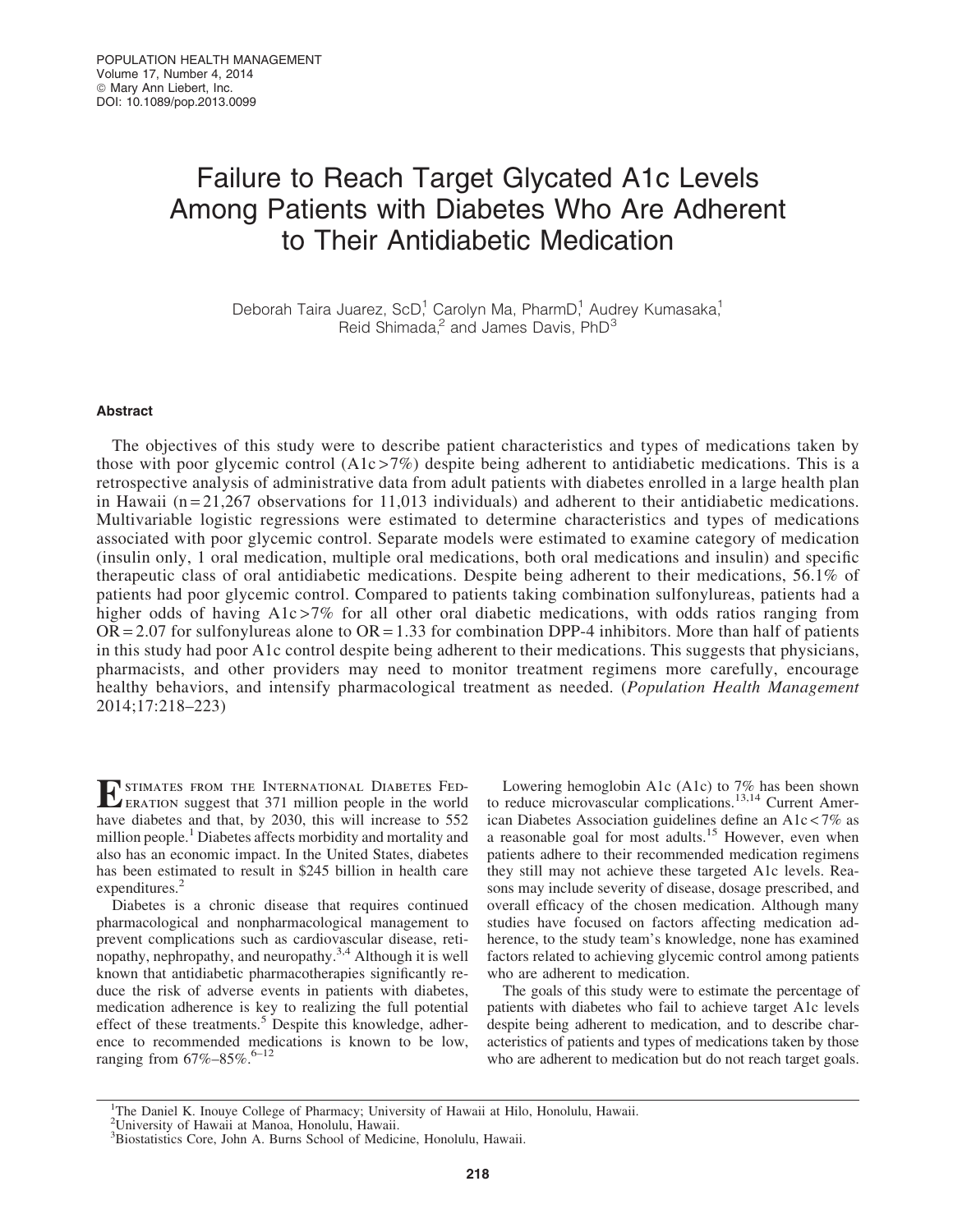#### Methods

The study team conducted a retrospective analysis of administrative data (2008–2010) from adult patients with diabetes who were enrolled in a large health plan in Hawaii  $(n=21,267)$  observations for 11,013 individuals). To be included, patients needed to meet the following criteria: (1) be identified as having diabetes using algorithms employed by disease management programs; (2) be at least 18 years old; (3) be enrolled with medical and drug coverage; (4) have A1c measured at least once during the year; (5) be adherent to the medication (ie, proportion of days covered [PDC]  $\geq$  80%); (6) have at least 2 years of data including A1c lab values so that the study team could adjust for prior year's A1c level. Gestational diabetes was excluded. Disease management algorithms were also used to identify patients with diabetes, coronary artery disease, and congestive heart failure.

Patient information including age, sex, duration of diabetes, and morbidity level was obtained from administrative data. Patient morbidity level was determined by using *International Classification of Diseases, Ninth Revision, Clinical Modification* codes according to the Johns Hopkins Adjusted Clinical Group methodology<sup>16</sup>; levels of 4 or 5 on the 5-point scale were considered high morbidity. Diabetes duration was calculated as years since first diagnosis of diabetes in the health plan's administrative data and was broken into categories (1–2 years; 3–4 years; 5–9 years; 10 + years). The prior year's A1c was categorized as  $\langle 7\% \rangle$ , 7%–9%, or >9%.

Data on race/ethnicity were available for 44% of patients from annual membership surveys. Members were asked to check all race/ethnicities that applied. Those who selected more than 1 race/ethnicity were classified as ''mixed race''  $(n=1456)$ . The exception was Native Hawaiians. In keeping with Hawai'i State Department of Health classifications, Native Hawaiian were categorized as anyone who checked Hawaiian even if they checked more than 1 race/ethnicity. Racial/ethnic categories for this study included the 6 largest groups: white, Filipino, Japanese, Chinese, Native Hawaiian, and other Pacific Islander.

## Medication use

Medications were grouped into the following 6 specific therapeutic classes: (1) insulins; (2) DPP-4 inhibitors (eg, sitagliptin, saxagliptin); (3) GLP-1 receptor agonists (eg, exenatide, liraglutide); (4) Sulfonylureas (eg, chlorpropamide, glipizide); (5) combinations with sulfonylureas (eg, metformin HCL); (6) combinations with DPP-4 inhibitors (eg, metformin and sitagliptin). Amylin analogs were dropped because of low utilization. For the initial model, medication use was categorized into 4 categories: (1) insulin use only; (2) 1 oral medication; (3) multiple oral medications; (4) oral medications and insulin. For the second model, the sample was restricted to patients not on insulin and included indicators for all types of oral medications taken in a given year.

#### Medication adherence

Prescription data on medication names, fills, and days of supply were obtained from pharmacy claims databases. PDC

was used to estimate medication adherence for antidiabetic medications:

*Number of days in period* ''*covered'' by medication Number of days of drug enrollment*

PDC is a well-validated and widely used measure of medication adherence.<sup>17,18</sup> A patient's measurement period was determined as the first prescription date in a given year through the end of that calendar year or until date of disenrollment. Within the measurement period, the study team counted days the patient was covered by at least 1 drug for each type of medication based on prescription fill date and days of supply. Number of covered days was divided by number of days of drug coverage to obtain PDC. Only patients with a PDC >80% were included.

### Statistical analyses

For the main analyses, among patients who are adherent to their antidiabetic medications, multivariable logistic regression analysis was used to examine patient characteristics and type of medication related to achievement of target A1c levels. The model adjusted for age, sex, history of cardiovascular disease, ethnicity, morbidity level, duration of diabetes, prior year's A1c level, and year. The University of Hawaii Committee on Human Studies approved this study as exempt. All analyses were conducted using Stata statistical software, release 11.0 (StataCorp LP, College Station, TX).

#### Results

## Patient characteristics and medication regimen

Despite being adherent to their medications, 56.1% of patients had poor glycemic control. Mean age of those reaching goal was several years older than for those not reaching goal (*P* < 0.001, Table 1). A higher portion of patients were female and had high morbidity among those ''at goal'' compared to the ''not at goal'' group. History of cardiovascular disease did not differ significantly with A1c level but race/ethnicity did, with a higher percentage of Native Hawaiians in the ''not at goal'' group than in the ''at goal'' group. Longer duration of diabetes also was significantly associated with poor control.

Type of medication also differed significantly according to A1c level (Table 2). In terms of category of medication regimen, more than half of those in control were on insulin only compared to approximately one quarter of those out of control. Approximately 44% of those out of control were on only a single oral medication, compared to a third of those in control.

#### Category of medication regimen

Compared to taking insulin alone, taking both insulin and oral medications was associated with poor A1c control (odds ratio  $[OR]=1.32$ ), while taking oral medications only was associated with better control, after adjustment for other factors (Table 3).

Patients aged 50 to 64 were less likely to have poor A1c control than patients aged 35 to 49, but more likely than patients in the 65 and older age group (Table 3). High morbidity score also was associated with lower A1c levels,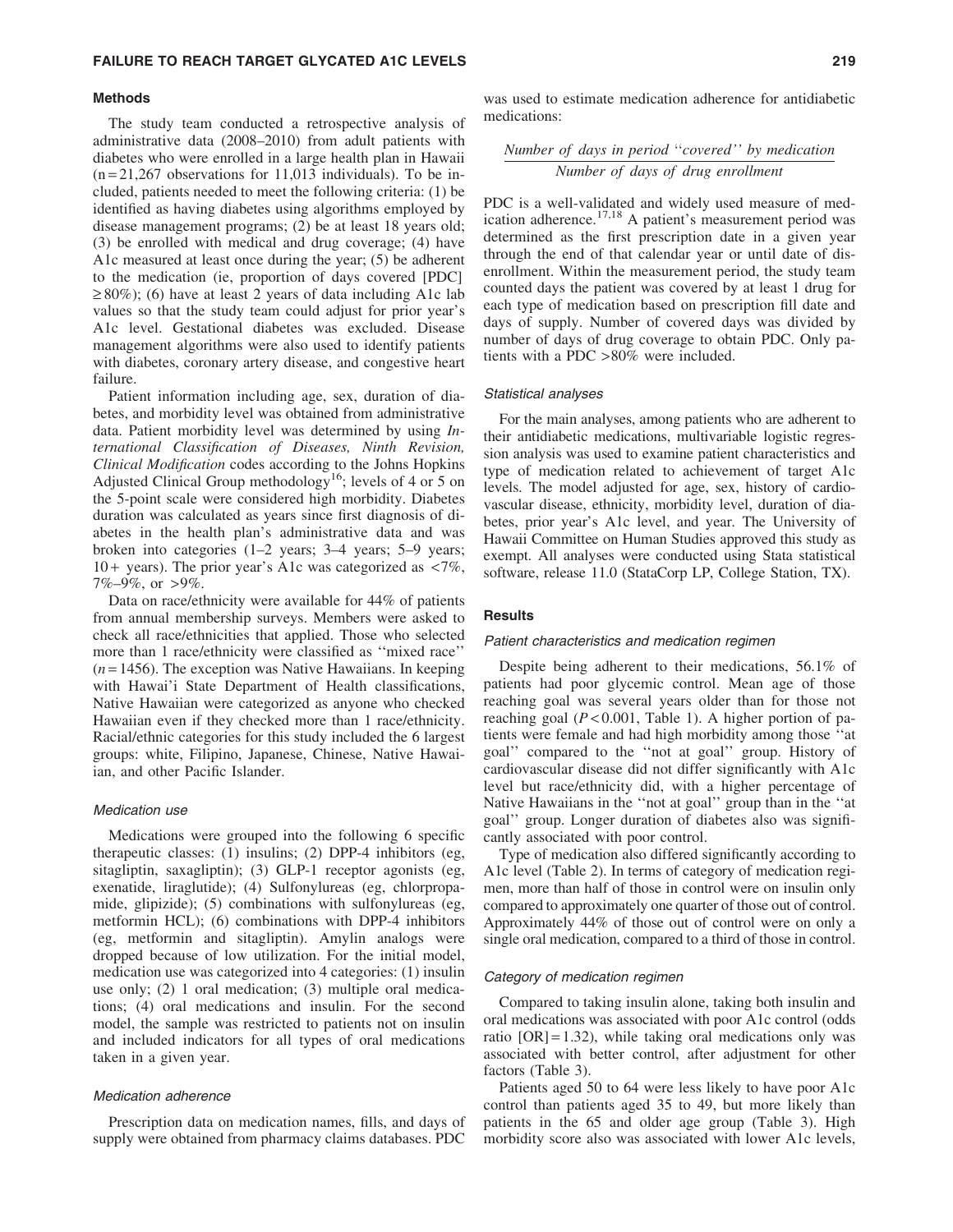| Characteristic                  | $HbA1c \leq 7\%$   | $HbA1c > 7\%$      | P value     |
|---------------------------------|--------------------|--------------------|-------------|
| Age (years, SD)                 | 63.1 $(SD = 11.8)$ | 59.8 $(SD = 11.9)$ | < 0.001     |
| Female $(\% )$                  | 49.8 %             | 46.5 $%$           | 0.003       |
| Coronary artery disease $(\%)$  | 23.7%              | 25.1%              | 0.15        |
| Congestive heart failure $(\%)$ | 10.9 $%$           | 11.5 $%$           | 0.40        |
| High morbidity $(\%)$           | 41.1 $%$           | 38.5 $%$           | 0.01        |
| Race/ethnicity (%)              |                    |                    | 0.001       |
| White                           | 4.6 $%$            | 3.7%               |             |
| Japanese                        | 22.9%              | 19.6 $%$           |             |
| Chinese                         | 3.9 $%$            | $2.8\%$            |             |
| Filipino                        | 8.9%               | $8.0 \%$           |             |
| Native Hawaiian                 | 6.8 %              | $8.2\%$            |             |
| Other Pacific Islanders         | $0.3 \%$           | $0.4 \%$           |             |
| Mixed race                      | 3.9%               | 3.9 $%$            |             |
| Other race                      | $2.1\%$            | 1.4 $%$            |             |
| Race missing                    | 46.4 %             | 51.9 %             |             |
| Diabetes duration               |                    |                    | ${}< 0.001$ |
| $1-2$ years                     | 1.9 $%$            | 1.2 $%$            |             |
| 3–4 years                       | 21.2 %             | 13.4 $%$           |             |
| $5-9$ years                     | 42.3 $%$           | 37.4%              |             |
| $10+$ years                     | 34.6 %             | 48.0 %             |             |

Table 1. Patient Characteristics Related to Getting to Goal for HbA1c Among Patients Adherent to Medication Regimen

SD, standard deviation.

while having a history of coronary artery disease was associated with higher A1c levels. Shorter duration of diabetes was significantly associated with a decreased odds of poor control (Table 3).

The previous year's A1c level also was strongly and significantly associated with control. As shown in Table 3, patients with an A1c greater than 9% in the prior year and those with a prior year's A1c between 7% and 9% were significantly more likely to be in poor control compared to patients whose A1c in the prior year was less than 7%.

Filipinos and Native Hawaiians were significantly more likely to have poor control than whites after adjustment for other factors (Table 3).

## Specific therapeutic class of oral medication

Compared to patients taking combination sulfonylureas, patients had a higher odds of having A1c >7% for all other oral diabetic medications, with odds ratios ranging from  $OR = 2.07$  for sulfonylureas alone to  $OR = 1.32$  for combination DPP-4 inhibitors (Table 4). The relationships between patient characteristics and having an A1c above goal were similar to those of the previous model, except that race and history of cardiovascular disease were no longer statistically significant.

## **Discussion**

A lot of attention has been focused on developing interventions to improve medication adherence to enable patients to achieve optimal glycemic control. The present study of more than 11,000 insured patients with diabetes found that more than half of patients failed to achieve good glycemic control  $(A1c < 7%)$  despite being adherent to their antidiabetic medications. Hence, a focus only on medication adherence may not be enough to reduce the risk of increased

Table 2. Category of Medication and Type of Oral Diabetes Medication Related to Getting to Goal for HbA1c Among Patients Adherent to Their Medication, Unadjusted

|                                   | $HbA1c \leq 7\%$ | $HbA1c > 7\%$ | P value     |
|-----------------------------------|------------------|---------------|-------------|
| Category of Medication            |                  |               | ${}< 0.001$ |
| Insulin only                      | 54.7 %           | $26.3\%$      |             |
| Single oral medication only       | 34.7 %           | 43.6 $%$      |             |
| Multiple oral medications         | $3.3\%$          | $7.3\%$       |             |
| Oral medications and insulin      | $7.3\%$          | 22.9%         |             |
| Type of oral diabetes medication* |                  |               |             |
| Combination sulfonylureas         | 83.5 $%$         | 79.7%         | ${}< 0.001$ |
| Combination DPP-4 inhibitors      | 3.6 $%$          | 4.9 %         | ${}< 0.001$ |
| DPP-4 Inhibitors                  | 9.6 $%$          | 17.1 $%$      | ${}< 0.001$ |
| GLP-1 agonists                    | $2.2\%$          | 5.0 $%$       | ${}< 0.001$ |
| Sulfonylureas                     | 38.0 $%$         | 55.8 %        | ${}< 0.001$ |
| Other oral diabetes medications   | $0.2 \%$         | $0.1 \%$      | 0.02        |

\*Percentages do not sum to 1 because members can be on more than 1 oral medication.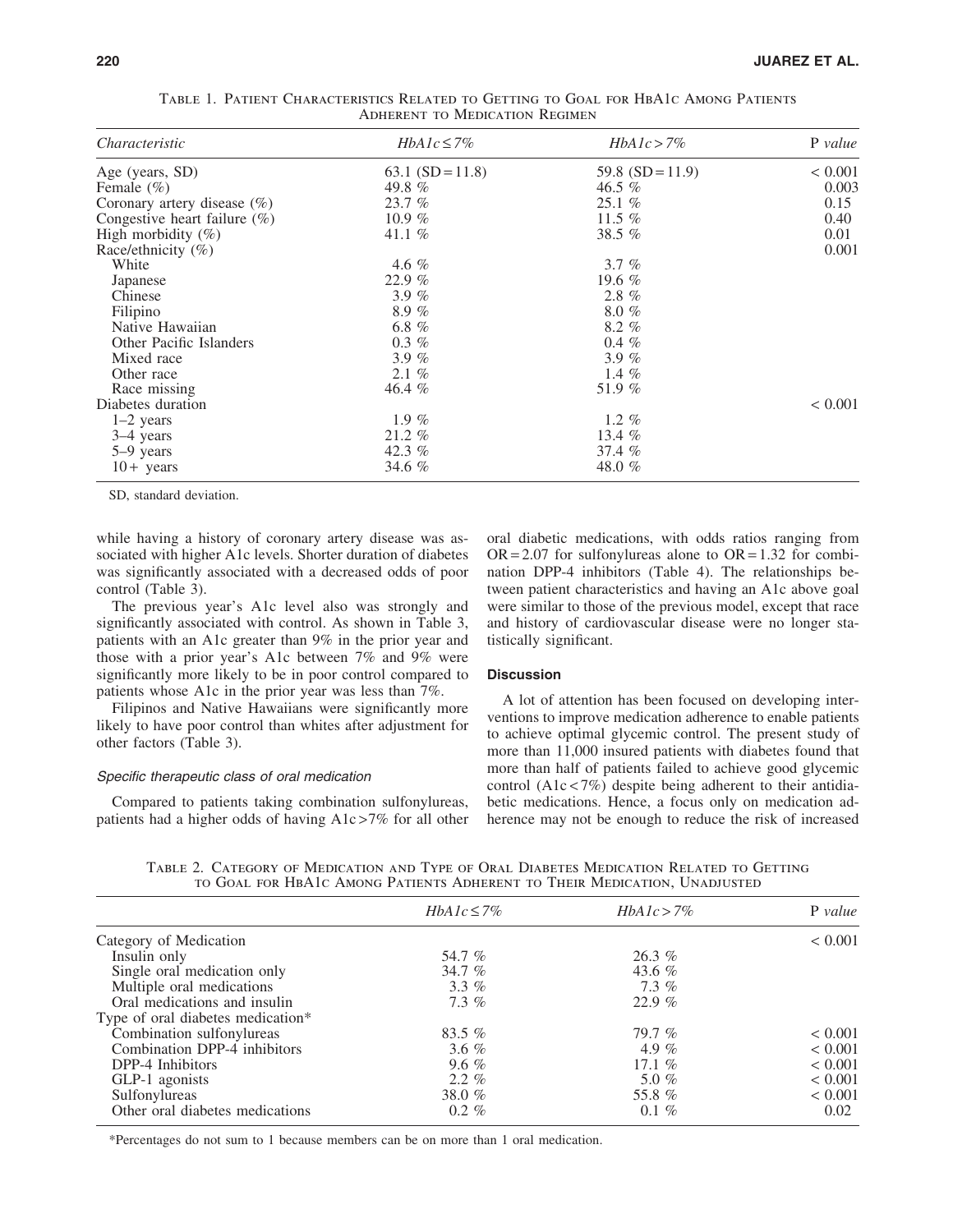## FAILURE TO REACH TARGET GLYCATED A1C LEVELS 221

| TABLE 3. ADJUSTED ODDS RATIO OF POOR GLYCEMIC    |
|--------------------------------------------------|
| CONTROL $(A1c > 7\%)$ RELATED TO CATEGORY        |
| OF MEDICATION AND PATIENT CHARACTERISTICS        |
| $(N=21,267$ Observations for 11,013 Individuals) |

|                              | Odds Ratio | 95% CI           |
|------------------------------|------------|------------------|
| Age                          |            |                  |
| $<$ 35                       | 1.16       | [0.79, 1.71]     |
| $35 - 49$                    | 1.21       | [1.08, 1.36]     |
| $50 - 64$                    | 1          |                  |
| $\geq 65$                    | 0.86       | [0.80, 0.93]     |
| Female                       | 0.98       | [0.91, 1.05]     |
| High morbidity               | 0.89       | [0.81, 0.97]     |
| Coronary artery disease      | 1.11       | [1.01, 1.22]     |
| Congestive heart failure     | 0.96       | [0.84, 1.10]     |
| Race/ethnicity               |            |                  |
| White                        | 1          |                  |
| Japanese                     | 1.09       | [0.90, 1.32]     |
| Chinese                      | 1.01       | [0.77, 1.33]     |
| Filipino                     | 1.28       | [1.03, 1.58]     |
| Native Hawaiian              | 1.25       | [1.002, 1.56]    |
| Other Pacific Islander       | 1.14       | [0.62, 2.08]     |
| Other race                   | 0.80       | [0.59, 1.09]     |
| Mixed race                   | 1.14       | [0.89, 1.46]     |
| Race missing                 | 1.23       | [1.02, 1.47]     |
| <b>Study Year</b>            |            |                  |
| 2008                         | 1          |                  |
| 2009                         | 0.64       | [0.59, 0.70]     |
| 2010                         | 0.96       | [0.88, 1.05]     |
| Diabetes duration            |            |                  |
| $1-2$ years                  | 0.37       | [0.22, 0.63]     |
| 3-4 years                    | 0.74       | [0.66, 0.82]     |
| 5-9 years                    | 0.89       | [0.82, 0.96]     |
| $10 + \text{years}$          | 1          |                  |
| Type of Medication Regimen   |            |                  |
| Insulin only                 | 1          |                  |
| One oral medication          | 0.37       | [0.31, 0.43]     |
| Multiple oral medications    | 0.71       | [0.60, 0.84]     |
| Insulin and oral medications | 1.32       | [1.10, 1.59]     |
| Prior year's A1C level       |            |                  |
| $< 7\%$                      | 1          |                  |
| $7% - 9%$                    | 8.58       | [7.94, 9.27]     |
| $> 9\%$                      | 29.1       | [24.7, 1, 34.18] |

CI, confidence interval.

morbidity and mortality associated with poor glycemic control. Interventions attempting to improve glycemic control among patients who are adherent will differ from those focused on medication adherence in that they may need to focus less on access to care (in that they have enough access to be adherent to their medication) and more on initial treatment decisions, intensification, and health-related behaviors.

The study found type of medication to be significantly associated with getting to goal among patients who are adherent to medication. Over 46% of patients with diabetes who are adherent to their medication but failed to achieve good glycemic control were on only a single oral medication. This suggests that physicians, pharmacists, and other providers may need to monitor glycemic control more closely and intensify treatment as needed.

However, the study also found that the combination regimen of insulin and oral medications was associated most

Table 4. Adjusted Odds Ratio of Poor Glycemic CONTROL  $(A1c > 7%)$  RELATED TO TYPE OF ORAL Diabetes Medication and Patient Characteristics  $(N = 16,524$  Observations for 8740 Individuals)

|                                 | Odds Ratio | 95% CI       |
|---------------------------------|------------|--------------|
| Age                             |            |              |
| $<$ 35                          | 1.81       | [1.16, 2.82] |
| $35 - 49$                       | 1.29       | [1.14, 1.46] |
| $50 - 64$                       | 1          |              |
| $\geq 65$                       | 0.84       | [0.78, 0.92] |
| Female                          | 1.00       | [0.92, 1.08] |
| High morbidity                  | 0.88       | [0.79, 0.97] |
| Coronary artery disease         | 1.08       | [0.97, 1.20] |
| Congestive heart failure        | 0.91       | [0.77, 1.06] |
| Race/ethnicity                  |            |              |
| White                           | 1          |              |
| Japanese                        | 1.01       | [0.81, 1.26] |
| Chinese                         | 0.88       | [0.64, 1.21] |
| Filipino                        | 1.19       | [0.93, 1.51] |
| Native Hawaiian                 | 1.13       | [0.88, 1.46] |
| Other Pacific Islander          | 0.88       | [0.40, 1.69] |
| Other race                      | 0.75       | [0.51, 1.08] |
| Mixed race                      | 1.04       | [0.78, 1.39] |
| Race missing                    | 1.11       | [0.90, 1.37] |
| Year                            |            |              |
| 2008                            | 1          |              |
| 2009                            | 0.62       | [0.57, 0.68] |
| 2010                            | 0.95       | [0.86, 1.05] |
| Diabetes duration               |            |              |
| $1-2$ years                     | 0.38       | [0.21, 0.66] |
| 3-4 years                       | 0.74       | [0.66, 0.83] |
| 5-9 years                       | 0.90       | [0.82, 0.98] |
| $10 +$ years                    | 1          |              |
| Type of oral medication         |            |              |
| Combination sulfonylureas       | 1          |              |
| Combination DPP-4 inhibitors    | 1.32       | [1.12, 1.57] |
| DPP-4 Inhibitors                | 1.54       | [1.38, 1.71] |
| GLP-1 agonists                  | 1.48       | [1.21, 1.80] |
| Sulfonylureas                   | 2.07       | [1.92, 2.24] |
| Other oral diabetes medications | 2.56       | [0.96, 6.82] |
| Prior year's A1C level          |            |              |
| $< 7\%$                         | 1          |              |
| 7%-9%                           | 25.2       | [20.8, 30.4] |
| $>9\%$                          | 8.6        | [7.9, 9.3]   |

CI, confidence interval.

strongly with suboptimal control, followed by insulin alone, multiple oral medications, and a single oral medication. This is consistent with other findings in the literature.<sup>19,20</sup> This may be because current guidelines recommend starting patients on insulin when their diabetes is not optimally controlled by oral medication. Therefore, patients on insulin may be at a more advanced stage of diabetes at which A1c <7% is more difficult to achieve. Although the study team attempted to adjust for severity of disease by controlling for duration of diabetes, prior year's A1c level, and having cardiovascular disease, there may have been aspects of disease severity not captured in the model. Among oral antidiabetic medications, combination sulfonylureas appeared to be associated with better glycemic control.

The fact that adherence to even the most intensive treatment regimen of combination insulin and oral medications did not achieve A1c goal suggests that emphasis may need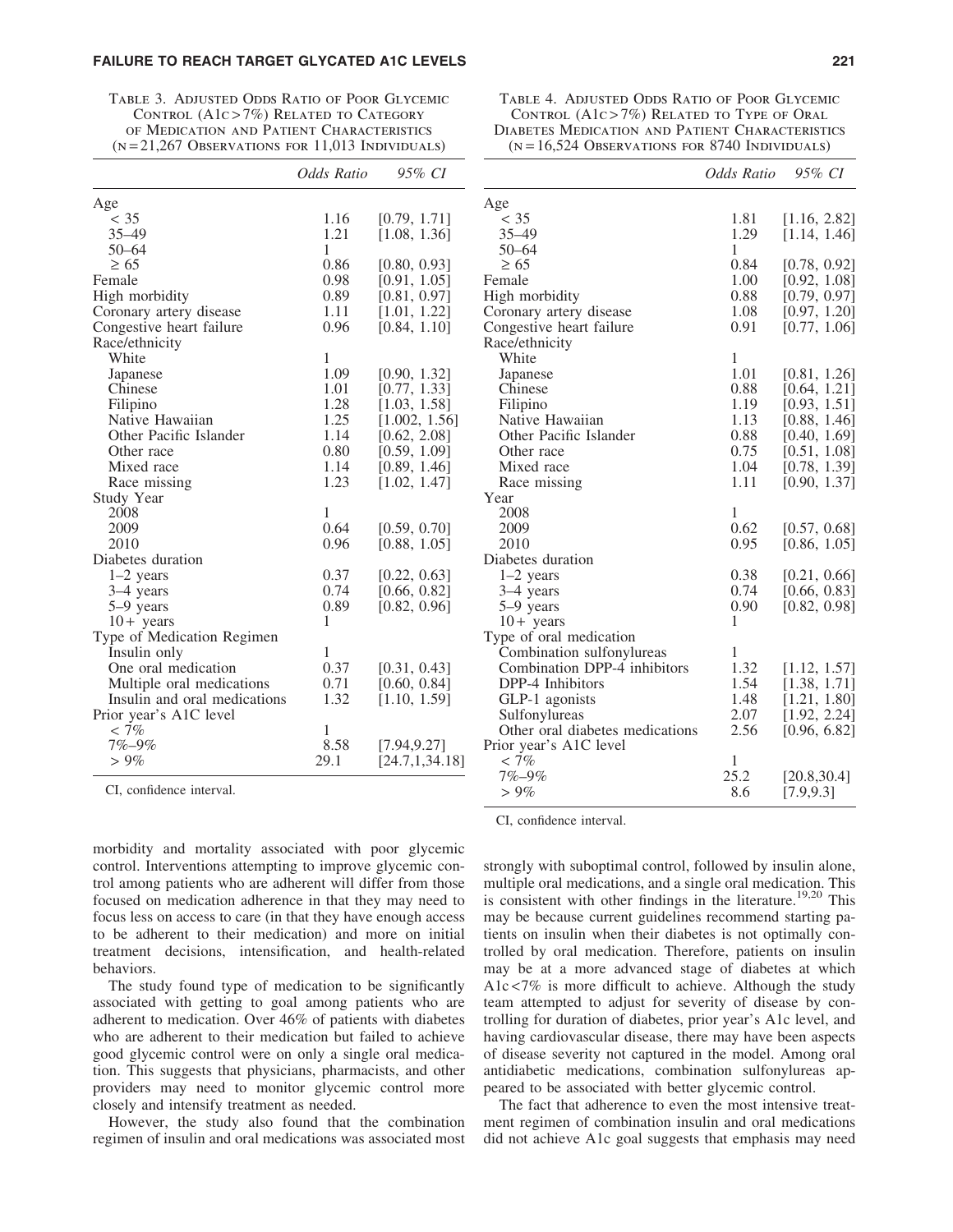to be placed on nonpharmacological management, such as diet, weight loss, and exercise. Prevention is key in that efforts to reduce obesity and inactivity in younger adults may reduce the incidence of diabetes and may facilitate improved glycemic control among younger adults who have diabetes.21,22 The findings of a higher odds of suboptimal glycemic control among younger adults is consistent with national data. $^{23}$  Promoting better control among younger adults is important in that they are more likely to have a longer duration of diabetes and poor control over a long period of time is associated with a heightened risk of morbidity and mortality.

Also of concern are the higher rates of poor control among Filipinos and Native Hawaiians compared to whites. It is known from previous studies that Filipinos and Pacific Islanders have lower rates of medication adherence than whites. $24,25$  To learn that they also have worse glycemic control even when they are adherent to medications suggests the need to develop targeted comprehensive interventions to improve glycemic control that involve improving adherence as well as intensifying treatment as needed and addressing issues related to health behaviors as appropriate.

There are several limitations to this study. First, as with all studies that measure adherence using administrative data, it is not known whether patients actually took their medication, only that they filled their prescriptions. Second, the target A1c level upon which providers and patients have agreed is unknown. There may have been reasons for not setting A1c targets at <7%.<sup>26</sup> Rather, a target level of  $\leq 7\%$ was assumed for all patients. Third, this study population included insured patients in a single large health plan in Hawaii, so the results may not generalize to other locations or to uninsured patients. Fourth, information on diet and exercise was not available for this analysis of administrative data. These might be confounding factors that influence glycemic control.

Despite these limitations, the study team believes this study contributes to the literature by focusing on characteristics of patients and types of medications related to poor glycemic control despite being adherent to medications. The study findings suggest that among oral antidiabetic medications, taking combination sulfonylureas may decrease the odds of poor glycemic control. Moreover, as Filipinos, Native Hawaiians, and younger patients may be at increased odds of poor control despite being adherent to medication regimens, special attention may need to be given to their pharmacological and nonpharmacological disease management.

#### Author Disclosure Statement

Drs. Juarez, Ma, and Davis, Ms Kumasaka, and Mr Shimada declared no conflicts of interest with respect to the research, authorship, and/or publication of this article.

Research reported in this article was supported by the National Institute on Minority Health and Health Disparities of the National Institutes of Health under Award Numbers P20MD000173, U54MD007584, and G12MD007601. The content is solely the responsibility of the authors and does not necessarily represent the official views of the National Center on Minority Health and Health Disparities or the National Institutes of Health.

# **References**

- 1. International Diabetes Federation. IDF Diabetes Atlas Update 2012. Available at: < http://www.webcitation.org/ 6IAJGsfqJ > . Accessed July 16, 2013.
- 2. American Diabetes Association. Economic costs of diabetes in the US in 2012. Diabetes Care 2013;36:1033–1046.
- 3. American Diabetes Association. Standards of medical care in diabetes—2012. Diabetes Care 2012;35(suppl 1):S11–S63.
- 4. Qaseem A, Humphrey LL, Sweet DE, Starkey M, Shekelle P; Clinical Guidelines Committee of the American College of Physicians. Oral pharmacologic treatment of type 2 diabetes mellitus: a clinical practice guideline from the American College of Physicians. Ann Intern Med 2012;156:218–231.
- 5. Bundrick Harrison L, Lingvay I. Appointment and medication non-adherence is associated with increased mortality in insulin-treated type 2 diabetes. Evid Based Med 2013;18(3):112–113.
- 6. Glasgow RE. Compliance to diabetes regimens: conceptualization, complexity, and determinants. In: Cramer JA, Spilker B, eds. Patient Compliance in Medical Practice and Clinical Trials. New York: Raven Press, 1991:209–224.
- 7. Boccuzzi SJ, Wogen J, Fox J, Sung JC, Shah AB, Kim J. Utilization of oral hypoglycemic agents in a drug-insured US population. Diabetes Care 2001;24:1411–1415.
- 8. Ho PM, Bryson CL, Rumsfeld JS. Medication adherence: its importance in cardiovascular outcomes. Circulation 2009;119:3028–3035.
- 9. Cramer JA. A systematic review of adherence with medications for diabetes. Diabetes Care 2004;27:1218–1224.
- 10. Rajagopalan R, Joyce A, Ollendorf D, Murray FT. Medication compliance in type 2 diabetes patients: retrospective data analysis. Value Health 2003;6(7):328.
- 11. Curkendall SM, Thomas N, Bell KF, Juneau PL, Weiss AJ. Predictors of medication adherence in patients with type 2 diabetes mellitus. Curr Med Res Opin 2013;29:1275–1286.
- 12. Vermeire E, Wens J, Van Royen P, Biot Y, Hearnshaw H, Lindenmeyer A. Interventions for improving adherence treatment recommendations in people with type 2 diabetes mellitus. Cochrane Database Syst Rev 2005;(2):CD003638.
- 13. Stratton IM, Adler AI, Neil HAW, et al. Association of glycaemia with macrovascular and microvascular complications of type 2 diabetes (UKPDS 35): prospective observational study. BMJ 2000;321:405–412.
- 14. The relationship of a glycemic exposure (HbA1c) to the risk of development and progression of retinopathy in the Diabetes Control and Complications Trial. Diabetes 1995;44:968–983.
- 15. American Diabetes Association. Standards of medical care in diabetes*—*2013. Diabetes *Care* 2013;36(suppl 1): S11–S66.
- 16. Clark DO, Von Korff M, Saunders K, Baluch WM, Simon GE. A chronic disease score with empirically derived weights. Med Care 1995;33:783–795.
- 17. Choudhry NK, Shrank WH, Levin RL, et al. Measuring concurrent adherence to multiple related medications. Am J Manag Care 2009;15:457–464.
- 18. Martin BC, Wiley-Exley EK, Richards S, Domino ME, Carey TS, Sleath BL. Contrasting measures of adherence with simple drug use, medication switching, and therapeutic duplication. Ann Pharmacother 2009;43:36–44.
- 19. Blaum CS, Velez L, Hiss RG, Halter JB. Characteristics related to poor glycemic control in NIDDM patients in community practice. Diabetes Care 1997;20:7–11.